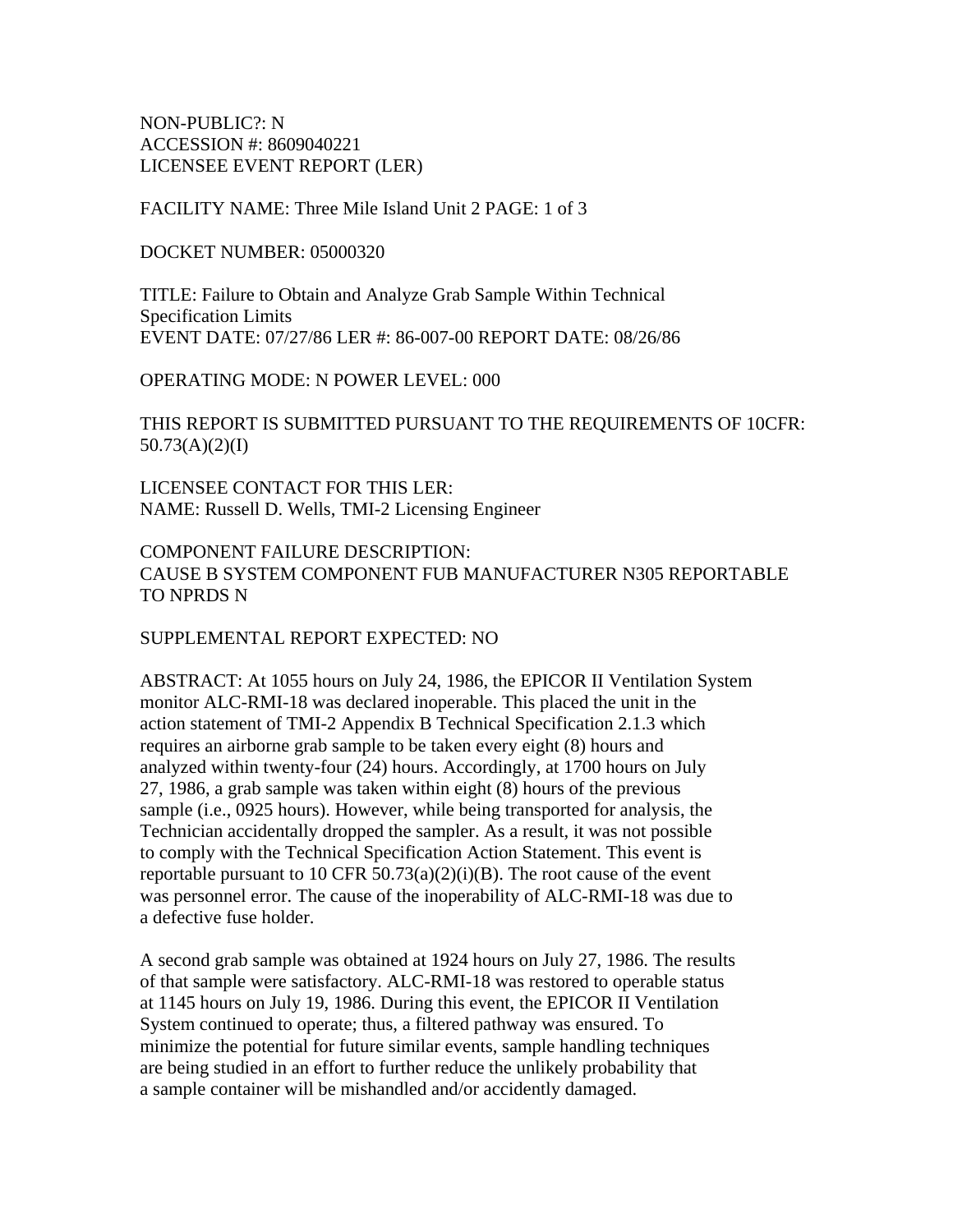PAGE 2 OF 3 TEXT:

#### I. PLANT OPERATING CONDITIONS BEFORE THE EVENT

The TMI-2 facility is in a long-term cold shutdown state; the defueling evolution is in progress. The reactor decay heat was being removed via loss to ambient. Throughout this event there was no effect on the Reactor Coolant System or the core.

#### II. STATUS OF STRUCTURES, COMPONENTS, OR SYSTEMS THAT WERE INOPERABLE AT THE START OF THE EVENT AND THAT CONTRIBUTED TO THE EVENT

The EPICOR II Ventilation System Monitor ALC-RMI-l8 (no applicable IEEE Code) was inoperable prior to and during this event.

#### III. EVENT DESCRIPTION

At 1055 hours on July 24, 1986, the EPICOR II Ventilation System Monitor ALC-RMI-18 was declared inoperable. The action statement of TMI-2 Appendix B Technical Specification 2.1.3 stated that with this monitor inoperable "...effluent releases via this pathway may continue for up to 30 days provided grab samples are taken at lease once per eight (8) hours and these samples are analyzed for gross activity within 24 hours."

Accordingly, at 1700 hours on July 27, 1986, an airborne grab sample was taken by a Radiological Controls Technician from ALC-RMI-l8, via a Marinelli sampler, within the eight (8) hour time limit allowed by the Technical Specification (i.e., the previous sample was taken at 0925 hours). However, during transport of the sample to the Chemistry Department for analysis, the sampler was accidentally dropped and broken. The Control Room was immediately notified of this event. The Control Room instructed that another sample be taken and authorized the EPICOR II Ventilation System to continue to operate pending the results of this sample. It is noteworthy that securing the EPICOR II Ventilation System would have resulted in an unmonitored and unfiltered pathway to the environment. Thus, the action by the Control Room was judged to be appropriate.

Another Marinelli sampler was obtained and a grab sample was taken at 1924 hours on July 27, 1986. However, due to the expiration of the Technical Specification time constraint, this event is reportable pursuant to 10 CFR  $50.73(a)(2)$  (i)(B) due to a condition prohibited by the plant Technical Specifications.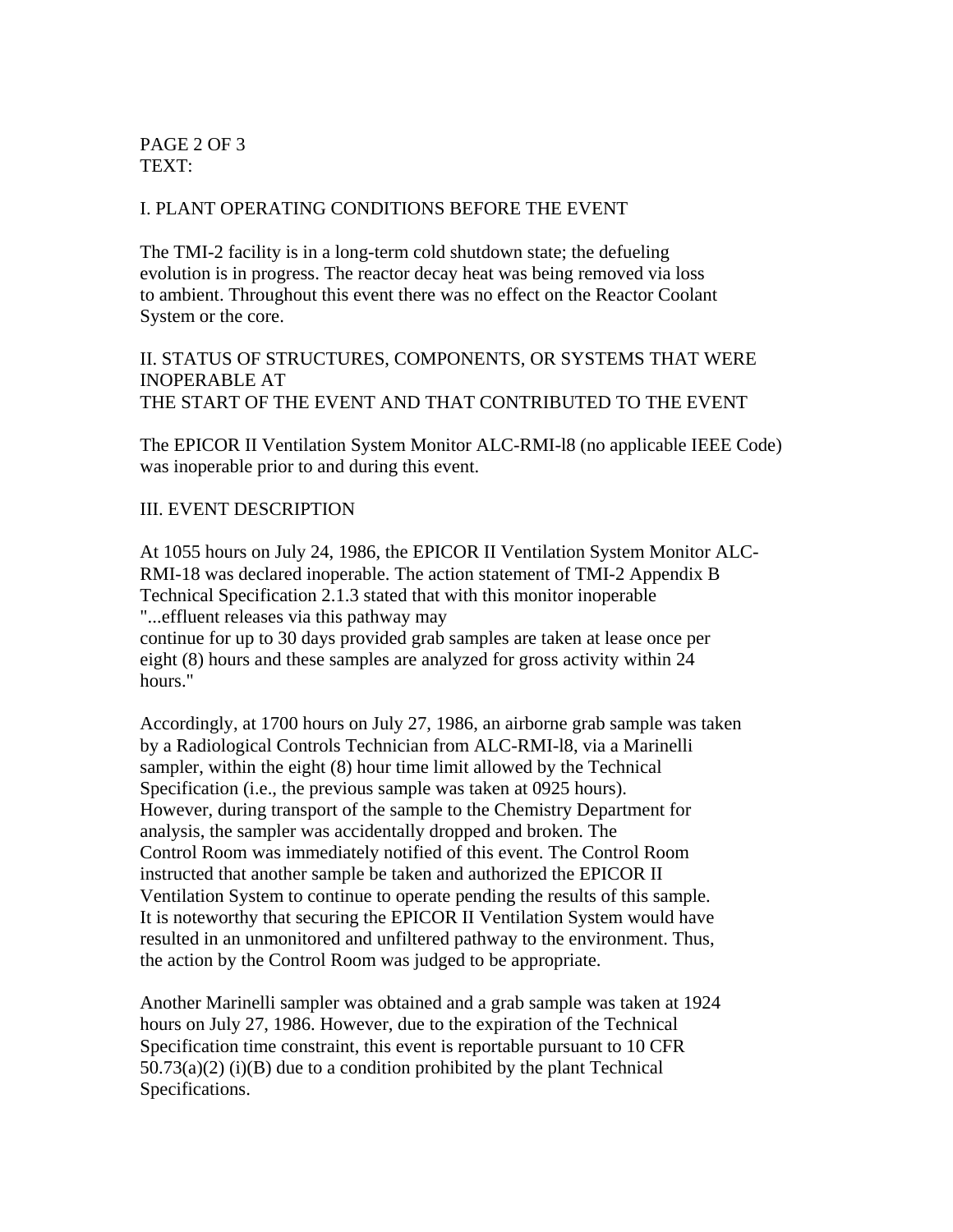Successive samples were taken and analyzed satisfactorily until ALC-RMI-l8 was restored to operable status at 1145 hours on July 29, 1986.

PAGE 3 OF 3 TEXT:

This event is similar in nature to LER(s) 82-32 and 81-07 in that these events were also initiated by the inoperability of ALC-RMI-l8.

IV. ROOT CAUSE OF THE EVENT

The root cause of this event was personnel error in that the grab sample container was accidentally broken during transport.

The inoperability of ALC-RMI-l8 was due to a defective fuseholder.

# V. CORRECTIVE ACTIONS

Immediate - Upon notification of this event, the Control Room instructed that another grab sample be taken and analyzed. This sample was obtained at 1924 hours on July 27, 1986. The results of this sample were within allowable limits. The EPICOR II Ventilation System Monitor, ALC-RMI-l8, was restored to operable status at 1145 hours on July 29, 1986.

Long-Term - To minimize the potential for future similar events, sample handling techniques are being studied in an effort to further reduce the unlikely probability that a sample container will be mishandled and/or accidently damaged.

# VI. COMPONENT FAILURE DATA

ALC-RMI-l8 - Manufactured by Nuclear Measurement Corporation

# VII. AUTOMATIC OR MANUALLY INITIATED SAFETY SYSTEM RESPONSES

 $N/A$ 

# VIII. ASSESSMENT Of THE SAFETY CONSEQUENCES AND IMPLICATIONS OF THE EVENT

Following the loss of the initial sample, another sample was obtained within two (2) hours of the expiration of the Technical Specifications time limit. This sample was analyzed and determined to be satisfactory. Additionally, during the period between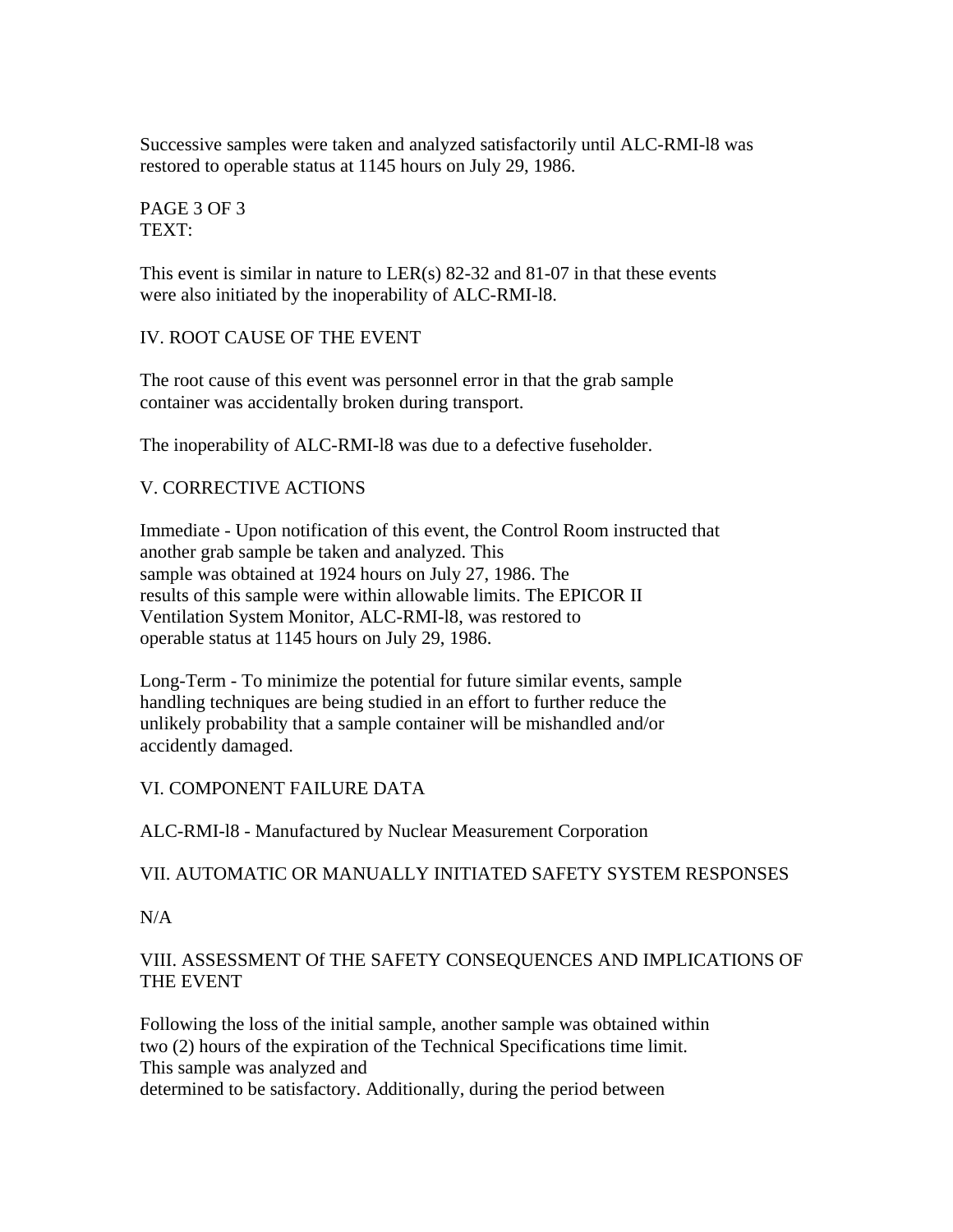samples, the EPICOR II Ventilation System continued to operate which ensured that the environmental pathway was continuously filtered. Thus, this event had no impact on the health and safety of the public.

ATTACHMENT # 1 TO ANO # 8609040221 PAGE 1 OF 1

GPU NUCLEAR CORPORATION Post Office Box 480 Route 441 South Middletown, PA 17057-0191 717-944-7621 TELEX 84-2386 Writer's Direct Dial Number: (717) 948-8461

4410-86-L-0146 Document ID 0078P

August 26, 1986

US Nuclear Regulatory Commission Document Control Desk Washington, DC 20555

Dear Sir:

Three Mile Island Nuclear Station, Unit 2 (TMI-2) Operating License No. DPR-73 Docket No. 50-320 Licensee Event Report 86-07

Attached is Licensee Event Report 86-07 concerning the failure to comply with the action statement of TMI-2 Appendix B Technical Specification 2.1.3 on July 27, 1986.

This event is considered reportable pursuant to Title 10 of the Code of Federal Regulations, Section 50.73(a) (2) (i) (B). Sincerely

F. R. Standerfer Vice President/Director, TMI-2

FRS/RDW/eml